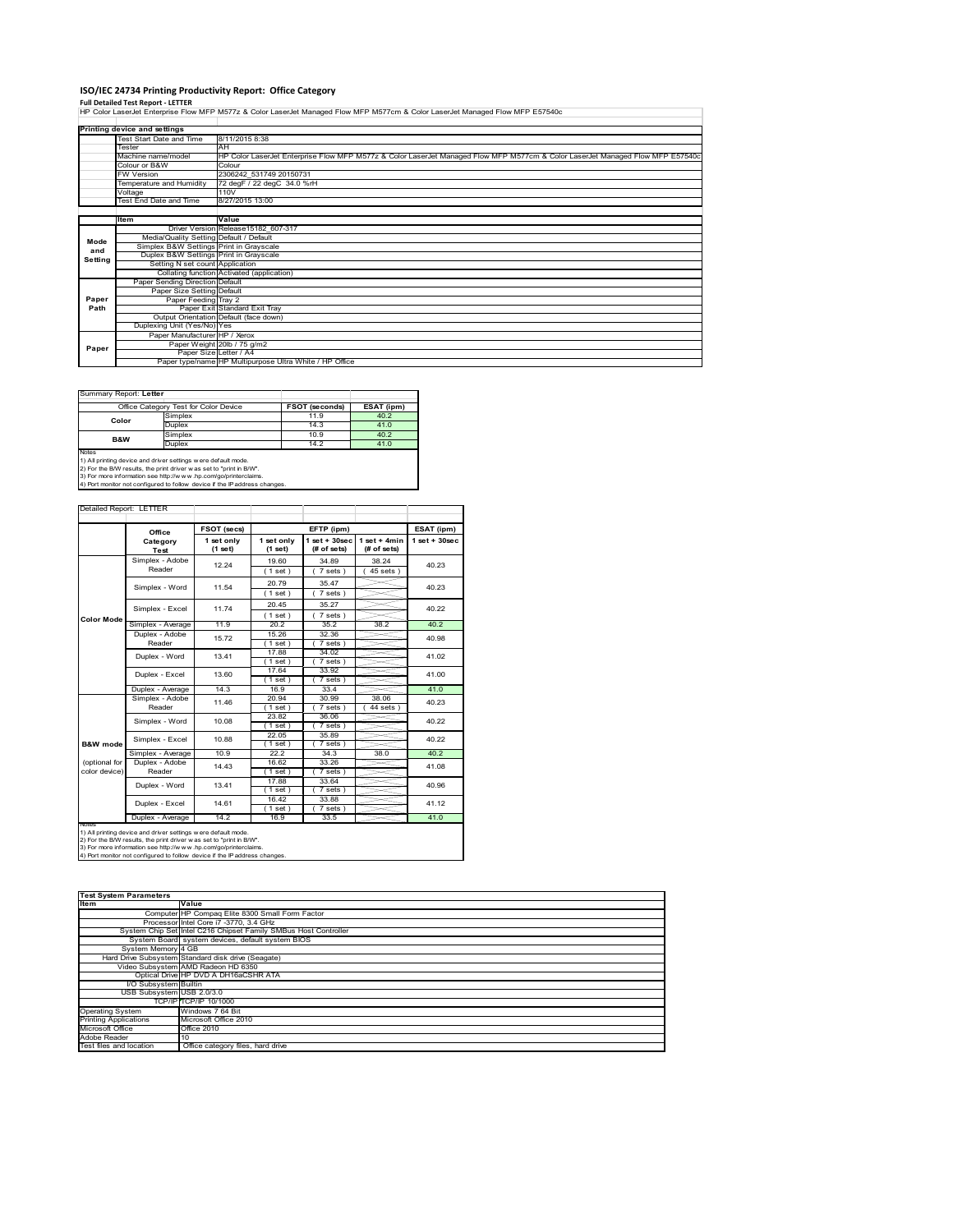I**SO/IEC 24734 Printing Productivity Report: Office Category**<br>Full Detailed Test Report - A4<br>HP Color LaserJet Enterprise Flow MFP M577z & Color LaserJet Managed Flow MFP M577cm & Color LaserJet Managed Flow MFP E57540c

|         | Printing device and settings            |                                                                                                                                |
|---------|-----------------------------------------|--------------------------------------------------------------------------------------------------------------------------------|
|         | Test Start Date and Time                | 8/11/2015 8:38                                                                                                                 |
|         | Tester                                  | AH                                                                                                                             |
|         | Machine name/model                      | HP Color LaserJet Enterprise Flow MFP M577z & Color LaserJet Managed Flow MFP M577cm & Color LaserJet Managed Flow MFP E57540c |
|         | Colour or B&W                           | Colour                                                                                                                         |
|         | <b>FW Version</b>                       | 2306242 531749 20150731                                                                                                        |
|         | Temperature and Humidity                | 72 degF / 22 degC 34.0 %rH                                                                                                     |
|         | Voltage                                 | 110V                                                                                                                           |
|         | <b>Test End Date and Time</b>           | 8/27/2015 13:00                                                                                                                |
|         |                                         |                                                                                                                                |
|         | Item                                    | Value                                                                                                                          |
|         |                                         | Driver Version Release15182 607-317                                                                                            |
| Mode    | Media/Quality Setting Default / Default |                                                                                                                                |
| and     | Simplex B&W Settings Print in Grayscale |                                                                                                                                |
| Setting | Duplex B&W Settings Print in Grayscale  |                                                                                                                                |
|         | Setting N set count Application         |                                                                                                                                |
|         |                                         | Collating function Activated (application)                                                                                     |
|         | Paper Sending Direction Default         |                                                                                                                                |
|         | Paper Size Setting Default              |                                                                                                                                |
| Paper   | Paper Feeding Tray 2                    |                                                                                                                                |
| Path    |                                         | Paper Exit Standard Exit Tray                                                                                                  |
|         |                                         | Output Orientation Default (face down)                                                                                         |
|         | Duplexing Unit (Yes/No) Yes             |                                                                                                                                |
|         | Paper Manufacturer HP / Xerox           |                                                                                                                                |
| Paper   |                                         | Paper Weight 20lb / 75 g/m2                                                                                                    |
|         |                                         | Paper Size Letter / A4                                                                                                         |
|         |                                         | Paper type/name HP Multipurpose Ultra White / HP Office                                                                        |

| Summary Report: A4 |  |
|--------------------|--|

| <b>JUILLIU REUULLA H</b>              |         |                       |            |
|---------------------------------------|---------|-----------------------|------------|
| Office Category Test for Color Device |         | <b>FSOT (seconds)</b> | ESAT (ipm) |
| Colour                                | Simplex | 12.3                  | 38.0       |
|                                       | Duplex  | 15.4                  | 38.9       |
| <b>B&amp;W</b>                        | Simplex | 11.2                  | 38.0       |
|                                       | Duplex  | 14.3                  | 38.9       |
| Notes                                 |         |                       |            |

Notes<br>1) All printing device and driver settings w ere default mode.<br>2) For the B/W results, the print driver was set to "print in B/W".<br>3) For more information see http://www.hp.com/go/printerclaims.<br>4) Por more informati

|                                | Office                    | FSOT (secs)           |                         | EFTP (ipm)                        |                               | ESAT (ipm)        |
|--------------------------------|---------------------------|-----------------------|-------------------------|-----------------------------------|-------------------------------|-------------------|
|                                | Category<br>Test          | 1 set only<br>(1 set) | 1 set only<br>$(1$ set) | $1$ set + $30$ sec<br>(# of sets) | $1$ set + 4min<br>(# of sets) | $1$ set $+30$ sec |
|                                | Simplex - Adobe<br>Reader | 12.67                 | 18.93<br>(1 set)        | 32.76<br>7 sets)                  | 36.26<br>$42$ sets)           | 38.09             |
|                                | Simplex - Word            | 12.02                 | 19.97<br>(1 set)        | 33.71<br>7 sets                   |                               | 38.09             |
| Colour                         | Simplex - Excel           | 12.17                 | 19.71<br>(1 set)        | 33.83<br>$7 sets$ )               |                               | 38.10             |
| Mode                           | Simplex - Average         | 12.3                  | 19.5                    | 33.4                              | 36.2                          | 38.0              |
|                                | Duplex - Adobe<br>Reader  | 16.17                 | 14.84<br>$1$ set)       | 30.94<br>$7 sets$ )               |                               | 38.94             |
|                                | Duplex - Word             | 14.84                 | 16.16<br>1 set)         | 31.64<br>7 sets)                  |                               | 38.94             |
|                                | Duplex - Excel            | 15.03                 | 15.96<br>(1 set )       | 31.50<br>7 sets)                  |                               | 38.94             |
|                                | Duplex - Average          | 15.4                  | 15.6                    | 31.3                              |                               | 38.9              |
|                                | Simplex - Adobe<br>Reader | 11.97                 | 20.04<br>$1$ set)       | 33.64<br>$7 sets$ )               | 36.45<br>42 sets              | 38.09             |
|                                | Simplex - Word            | 10.26                 | 23.39<br>(1 set)        | 34.86<br>7 sets)                  |                               | 38.09             |
| B&W mode                       | Simplex - Excel           | 11.22                 | 21.38<br>(1 set)        | 34 22<br>7 sets                   |                               | 38.09             |
|                                | Simplex - Average         | 11.2                  | 21.6                    | 34.2                              | 36.4                          | 38.0              |
| (optional for<br>color device) | Duplex - Adobe<br>Reader  | 14.79                 | 16.22<br>$1$ set)       | 31.62<br>7 sets                   |                               | 38.94             |
|                                | Duplex - Word             | 13.83                 | 17.34<br>$1$ set)       | 32.26<br>7 sets)                  |                               | 38.94             |
|                                | Duplex - Excel            | 13.99                 | 17.14<br>$1$ set)       | 32.14<br>7 sets 1                 |                               | 38.96             |
|                                | Duplex - Average          | 14.3                  | 16.9                    | 32.0                              |                               | 38.9              |

1) All printing device and driver settings w ere default mode.<br>2) For the B/W results, the print driver was set to "print in B/W".<br>3) For more information see http://www.hp.com/go/printerclaims.<br>4) Port monitor not configu

| <b>Test System Parameters</b> |                                                                 |
|-------------------------------|-----------------------------------------------------------------|
| <b>Item</b>                   | Value                                                           |
|                               | Computer HP Compaq Elite 8300 Small Form Factor                 |
|                               | Processor Intel Core i7 -3770, 3.4 GHz                          |
|                               | System Chip Set Intel C216 Chipset Family SMBus Host Controller |
|                               | System Board system devices, default system BIOS                |
| System Memory 4 GB            |                                                                 |
|                               | Hard Drive Subsystem Standard disk drive (Seagate)              |
|                               | Video Subsystem AMD Radeon HD 6350                              |
|                               | Optical Drive HP DVD A DH16aCSHR ATA                            |
| I/O Subsystem Builtin         |                                                                 |
| USB Subsystem USB 2.0/3.0     |                                                                 |
|                               | TCP/IP TCP/IP 10/1000                                           |
| <b>Operating System</b>       | Windows 7 64 Bit                                                |
| <b>Printing Applications</b>  | Microsoft Office 2010                                           |
| Microsoft Office              | Office 2010                                                     |
| Adobe Reader                  | 10                                                              |
| Test files and location       | Office category files, hard drive                               |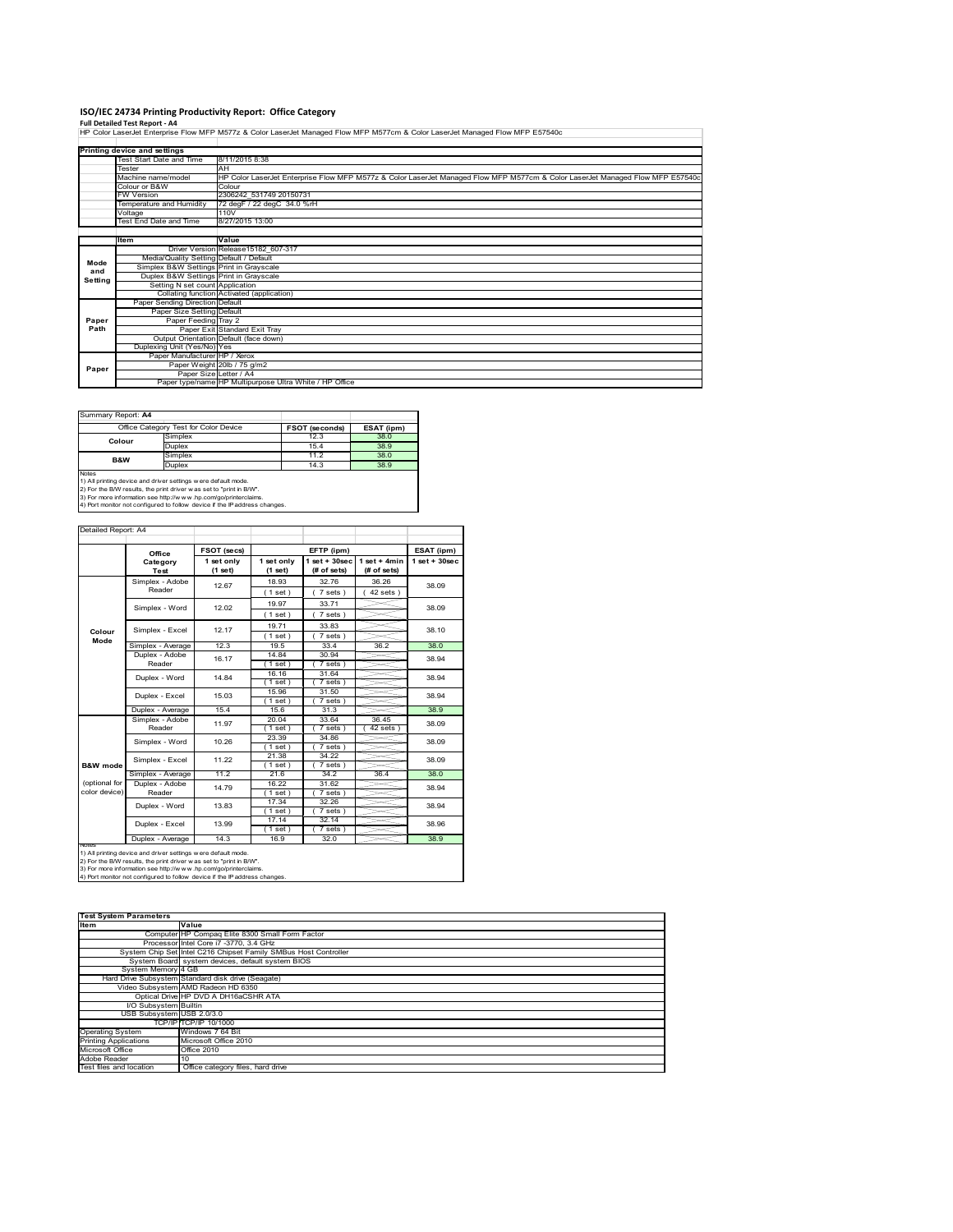ISO/IEC 24734 Printing Productivity Report: Office Category<br>Feature Performance Full Report - Office Feature Performance Test<br>HP Color LaserJet Enterprise Flow MFP M577z & Color LaserJet Managed Flow MFP M577cm & Color Las

|         | Printing device and settings            |                                                                                                                                |
|---------|-----------------------------------------|--------------------------------------------------------------------------------------------------------------------------------|
|         | Test Start Date and Time                | 8/11/2015 8:38                                                                                                                 |
|         | Tester                                  | AH                                                                                                                             |
|         | Machine name/model                      | HP Color LaserJet Enterprise Flow MFP M577z & Color LaserJet Managed Flow MFP M577cm & Color LaserJet Managed Flow MFP E57540c |
|         | Colour or B&W                           | Colour                                                                                                                         |
|         | <b>FW Version</b>                       | 2306242 531749 20150731                                                                                                        |
|         | Temperature and Humidity                | 72 degF / 22 degC 34.0 %rH                                                                                                     |
|         | Voltage                                 | 110V                                                                                                                           |
|         | Test End Date and Time                  | 8/27/2015 13:00                                                                                                                |
|         |                                         |                                                                                                                                |
|         | Item                                    | Value                                                                                                                          |
|         |                                         | Driver Version Release15182 607-317                                                                                            |
| Mode    | Media/Quality Setting Default / Default |                                                                                                                                |
| and     | Simplex B&W Settings Print in Grayscale |                                                                                                                                |
| Setting | Duplex B&W Settings Print in Grayscale  |                                                                                                                                |
|         | Setting N set count Application         |                                                                                                                                |
|         |                                         | Collating function Activated (application)                                                                                     |
|         | Paper Sending Direction Default         |                                                                                                                                |
|         | Paper Size Setting Default              |                                                                                                                                |
| Paper   | Paper Feeding Tray 2                    |                                                                                                                                |
| Path    |                                         | Paper Exit Standard Exit Tray                                                                                                  |
|         |                                         | Output Orientation Default (face down)                                                                                         |
|         | Duplexing Unit (Yes/No) Yes             |                                                                                                                                |
|         | Paper Manufacturer HP / Xerox           |                                                                                                                                |
|         |                                         | Paper Weight 20lb / 75 g/m2                                                                                                    |
| Paper   | Paper Size Letter / A4                  |                                                                                                                                |
|         |                                         | Paper type/name HP Multipurpose Ultra White / HP Office                                                                        |

| ISO Print Productivity Report: Feature Performance Test Summary                                                                                                                                                                                                                            |         |                               |                                      |  |  |
|--------------------------------------------------------------------------------------------------------------------------------------------------------------------------------------------------------------------------------------------------------------------------------------------|---------|-------------------------------|--------------------------------------|--|--|
|                                                                                                                                                                                                                                                                                            |         |                               |                                      |  |  |
| <b>Printing Modes</b>                                                                                                                                                                                                                                                                      |         | A5 and Legal                  |                                      |  |  |
| (Feature Adobe Reader - Office test file)                                                                                                                                                                                                                                                  |         | FSOT (base)<br>FSOT (feature) | <b>ESAT (feature)</b><br>ESAT (base) |  |  |
| A5 Landscape Feed - Colour                                                                                                                                                                                                                                                                 | Simplex | 125%                          | 157%                                 |  |  |
| <b>A5 Portrait Feed - Colour</b>                                                                                                                                                                                                                                                           | Simplex | 99%                           | 29%                                  |  |  |
| Legal - Colour                                                                                                                                                                                                                                                                             | Simplex |                               |                                      |  |  |
| Legal - Colour                                                                                                                                                                                                                                                                             | Duplex  |                               |                                      |  |  |
| A5 Landscape Feed - B/W                                                                                                                                                                                                                                                                    | Simplex | 136%                          | 157%                                 |  |  |
| A5 Portrait Feed - B/W                                                                                                                                                                                                                                                                     | Simplex | 100%                          | 37%                                  |  |  |
| Legal - B/W                                                                                                                                                                                                                                                                                | Simplex |                               |                                      |  |  |
| Legal - B/W                                                                                                                                                                                                                                                                                | Duplex  |                               |                                      |  |  |
| Notes<br>1) All printing device and driver settings were default mode.<br>2) Test conducted with 8-paper Office Feature Performance file.<br>3) For more information see http://www.hp.com/go/printerclaims.<br>4) Port monitor not configured to follow device if the IP address changes. |         |                               |                                      |  |  |

| <b>Printing Modes</b><br>Feature Adobe Reader - Office |                     | <b>Base Printing</b><br>Mode |                      | <b>Feature Performance</b><br>A5 and Legal |                                         |                               |  |
|--------------------------------------------------------|---------------------|------------------------------|----------------------|--------------------------------------------|-----------------------------------------|-------------------------------|--|
| test file (8-page)                                     |                     |                              |                      |                                            |                                         |                               |  |
|                                                        | <b>FSOT</b><br>Base | <b>ESAT</b><br>Base          | 1 set<br>FSOT (secs) | $1$ set $+30$ sec<br>ESAT (ipm)            | FSOT (base)<br><b>FSOT</b><br>(feature) | ESAT (feature)<br>ESAT (base) |  |
| Simplex A5 Landscape Feed - Colour                     | 19.25               | 38.08                        | 15.52                | 59.9                                       | 125%                                    | 157%                          |  |
| Simplex A5 Portrait Feed - Colour                      | 19.25               | 38.08                        | 19.45                | 11.1                                       | 99%                                     | 29%                           |  |
| Legal Simplex - Colour                                 | 19.25               | 38.08                        |                      |                                            |                                         |                               |  |
| Legal Duplex - Colour                                  | 19.25               | 38.08                        |                      |                                            |                                         |                               |  |
| Simplex A5 Landscape Feed - B/W                        | 18.5                | 38.08                        | 13.62                | 59.8                                       | 136%                                    | 157%                          |  |
| Simplex A5 Portrait Feed - B/W                         | 18.5                | 38.08                        | 18.54                | 14.3                                       | 100%                                    | 37%                           |  |
| Legal Simplex - B/W                                    | 18.5                | 38.08                        |                      |                                            |                                         |                               |  |
| Legal Duplex - B/W                                     | 18.5                | 38.08                        |                      |                                            |                                         |                               |  |

|        | <b>Test System Parameters</b> |                                                                 |  |
|--------|-------------------------------|-----------------------------------------------------------------|--|
|        | Item                          | Value                                                           |  |
|        |                               | Computer HP Compaq Elite 8300 Small Form Factor                 |  |
|        |                               | Processor Intel Core i7 -3770, 3.4 GHz                          |  |
|        |                               | System Chip Set Intel C216 Chipset Family SMBus Host Controller |  |
|        |                               | System Board system devices, default system BIOS                |  |
| Test   | System Memory 4 GB            |                                                                 |  |
| System |                               | Hard Drive Subsystem Standard disk drive (Seagate)              |  |
|        |                               | Video Subsystem AMD Radeon HD 6350                              |  |
|        |                               | Optical Drive HP DVD A DH16aCSHR ATA                            |  |
|        | I/O Subsystem Builtin         |                                                                 |  |
|        | USB Subsystem USB 2.0/3.0     |                                                                 |  |
| I/O    |                               | TCP/IP ITCP/IP 10/1000                                          |  |
|        | <b>Operating System</b>       | Windows 7 64 Bit                                                |  |
|        | <b>Printing Applications</b>  | Microsoft Office 2010                                           |  |
|        | Software Microsoft Office     | Office 2010                                                     |  |
|        | Adobe Reader                  | 10                                                              |  |
|        | Test files and location       | Office category files, hard drive                               |  |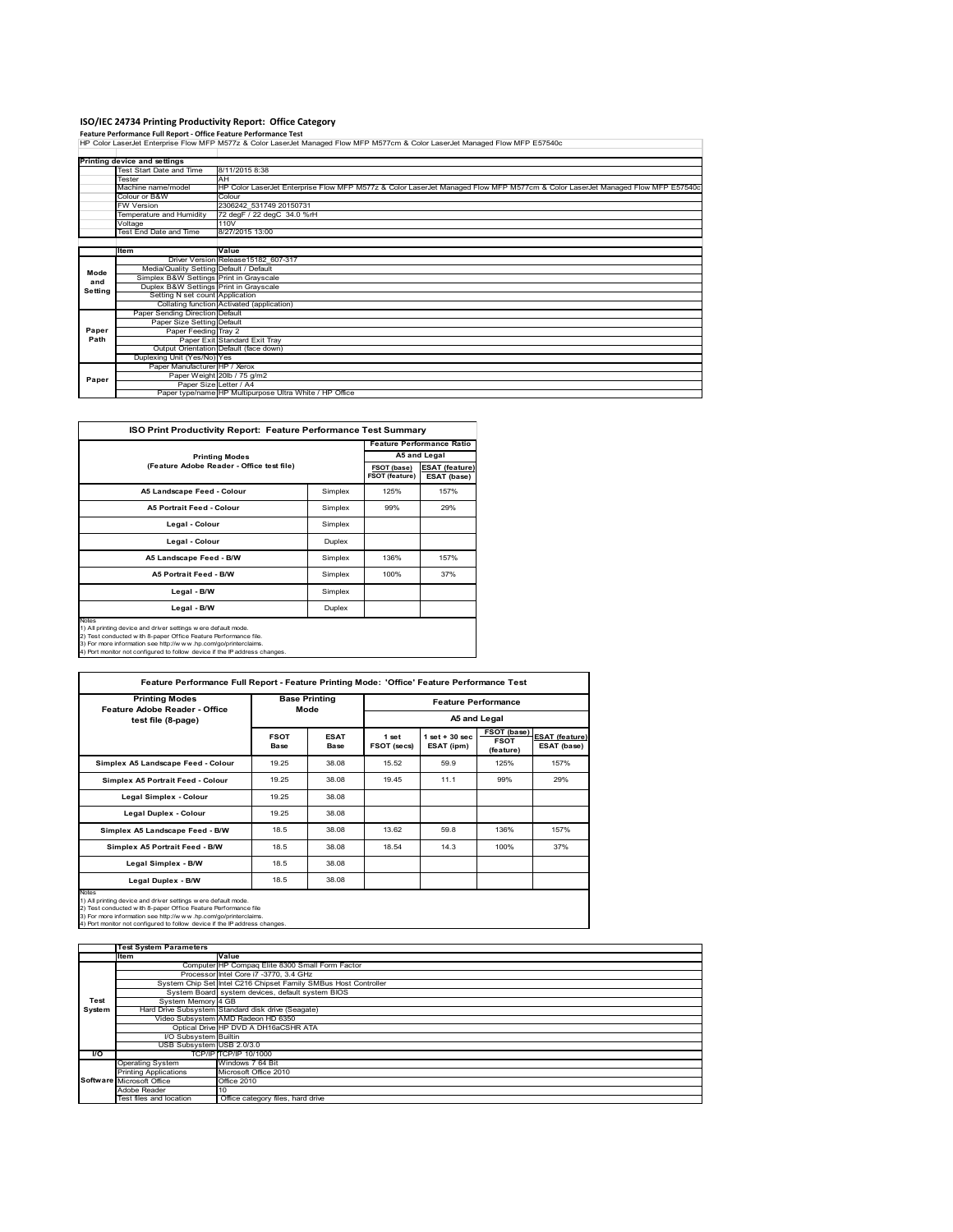## **ISO/IEC 17629 First Print Out Time Report: Office Category**

**Full Detailed Test Report ‐ LETTER** HP Color LaserJet Enterprise Flow MFP M577z & Color LaserJet Managed Flow MFP M577cm & Color LaserJet Managed Flow MFP E57540c

|            | Printing device and settings               |                                                                                                                                |  |  |  |  |  |
|------------|--------------------------------------------|--------------------------------------------------------------------------------------------------------------------------------|--|--|--|--|--|
|            | Test Start Date and Time                   | 8/11/2015 8:38                                                                                                                 |  |  |  |  |  |
|            | Tester                                     | AΗ                                                                                                                             |  |  |  |  |  |
|            | Machine name/model                         | HP Color LaserJet Enterprise Flow MFP M577z & Color LaserJet Managed Flow MFP M577cm & Color LaserJet Managed Flow MFP E57540c |  |  |  |  |  |
|            | Colour or B&W                              | Colour                                                                                                                         |  |  |  |  |  |
|            | FW Version                                 | 2306242 531749 20150731                                                                                                        |  |  |  |  |  |
|            | Configuration (options)                    | Default                                                                                                                        |  |  |  |  |  |
|            | Controller                                 | 4.132                                                                                                                          |  |  |  |  |  |
|            | Printing device page count                 | Not Specified                                                                                                                  |  |  |  |  |  |
|            | Printing supplies page count Not Specified |                                                                                                                                |  |  |  |  |  |
|            | Temperature and Humidity                   | 72 degF / 22 degC 34.0 %rH                                                                                                     |  |  |  |  |  |
|            | Voltage                                    | 110V                                                                                                                           |  |  |  |  |  |
|            | Test End Date and Time                     | 8/27/2015 13:00                                                                                                                |  |  |  |  |  |
|            |                                            |                                                                                                                                |  |  |  |  |  |
|            | ltem                                       | Value                                                                                                                          |  |  |  |  |  |
| Mode       | PDL and driver version                     | Release15182 607-317                                                                                                           |  |  |  |  |  |
| and        | <b>Print Quality mode</b>                  | default                                                                                                                        |  |  |  |  |  |
| Setting    | <b>B&amp;W</b> settings                    | default                                                                                                                        |  |  |  |  |  |
|            | Paper feed orientation                     | Short Edge                                                                                                                     |  |  |  |  |  |
| Paper      | Paper type setting                         | default                                                                                                                        |  |  |  |  |  |
|            | Paper feeding                              | Standard cassette                                                                                                              |  |  |  |  |  |
|            | Paper exit                                 | Standard exit tray                                                                                                             |  |  |  |  |  |
| Paper Path | Output orientation                         | default (face up or face down)                                                                                                 |  |  |  |  |  |

| ISO First Page Out Time Summary Report: Office Category |         |                           |  |  |  |
|---------------------------------------------------------|---------|---------------------------|--|--|--|
| Summary Report: Letter                                  |         |                           |  |  |  |
|                                                         |         | FPOT from Ready (seconds) |  |  |  |
| Color                                                   | Simplex | 6.75                      |  |  |  |
|                                                         | Duplex  | 11.93                     |  |  |  |
| <b>B&amp;W</b>                                          | Simplex | 5.70                      |  |  |  |
|                                                         |         |                           |  |  |  |

Notes<br>
Notes<br>
10.61<br>
2) For the BW result modes were default mode.<br>
2) For the BW results, the print driver was set to "print in BW.<br>
4) Port more information see http://www.hp.com/go/printerclaims.<br>
4) Port montor not co

|                                |                                                                                                                                                                                                                                                                                                                                                                                                             |                            | ISO First Page Out Time Report: Office Category |                              |                            |                   |             |
|--------------------------------|-------------------------------------------------------------------------------------------------------------------------------------------------------------------------------------------------------------------------------------------------------------------------------------------------------------------------------------------------------------------------------------------------------------|----------------------------|-------------------------------------------------|------------------------------|----------------------------|-------------------|-------------|
|                                | <b>Detailed Report: LETTER</b>                                                                                                                                                                                                                                                                                                                                                                              |                            |                                                 |                              |                            |                   |             |
|                                |                                                                                                                                                                                                                                                                                                                                                                                                             | Word<br>(seconds)          | Excel<br>(seconds)                              | Adobe<br>Reader<br>(seconds) | Average<br>(seconds)       | <b>Delay Time</b> |             |
|                                | FPOT from Ready - Simplex                                                                                                                                                                                                                                                                                                                                                                                   | 6.51                       | 6.35                                            | 7.37                         | 6.75                       | 21 Seconds        |             |
|                                | FPOT from Ready - Duplex                                                                                                                                                                                                                                                                                                                                                                                    | 11.65                      | 11.25                                           | 1287                         | 11.93                      | 21 Seconds        |             |
| <b>Color Mode</b>              | FPOT from Sleep - Simplex                                                                                                                                                                                                                                                                                                                                                                                   |                            |                                                 | 22.11                        |                            | 180 Minutes       |             |
|                                | Recovery Time                                                                                                                                                                                                                                                                                                                                                                                               |                            |                                                 | 14.7                         |                            |                   |             |
|                                | FPOT from Off - Simplex                                                                                                                                                                                                                                                                                                                                                                                     |                            |                                                 | 138.90                       |                            |                   |             |
|                                | Warm-up Time                                                                                                                                                                                                                                                                                                                                                                                                |                            |                                                 | 131.53                       |                            |                   |             |
|                                | FPOT from Ready - Simplex                                                                                                                                                                                                                                                                                                                                                                                   | 5.37                       | 5.53                                            | 6.20                         | 5.70                       | 21 Seconds        |             |
|                                | FPOT from Ready - Duplex                                                                                                                                                                                                                                                                                                                                                                                    | 10.32                      | 10.42                                           | 11.09                        | 10.61                      | 21 Seconds        |             |
| <b>B&amp;W Mode</b>            | FPOT from Sleep - Simplex                                                                                                                                                                                                                                                                                                                                                                                   |                            |                                                 | 21.87                        |                            | 180 Minutes       |             |
|                                | Recovery Time                                                                                                                                                                                                                                                                                                                                                                                               |                            |                                                 | 15.7                         |                            |                   |             |
|                                | FPOT from Off - Simplex                                                                                                                                                                                                                                                                                                                                                                                     |                            |                                                 | 141.88                       |                            |                   |             |
|                                |                                                                                                                                                                                                                                                                                                                                                                                                             |                            |                                                 |                              |                            |                   |             |
|                                | Warm-up Time                                                                                                                                                                                                                                                                                                                                                                                                |                            |                                                 | 135.68                       |                            |                   |             |
| Notes                          | 1) All printing device and driver settings w ere default mode.<br>2) For the B/W results, the print driver was set to "print in B/W".<br>3) For more information see http://www.hp.com/go/printerclaims.<br>4) Port monitor not configured to follow device if the IP address changes.<br>5) Page counts w ere collected after completion of the tests.<br>6) Details for FPOT from Sleep are show n below. |                            |                                                 |                              |                            |                   |             |
| <b>HP Data Table</b>           |                                                                                                                                                                                                                                                                                                                                                                                                             |                            |                                                 |                              |                            |                   |             |
| <b>Detailed Report: LETTER</b> |                                                                                                                                                                                                                                                                                                                                                                                                             |                            |                                                 |                              |                            |                   |             |
|                                |                                                                                                                                                                                                                                                                                                                                                                                                             | <b>FPOT Avg</b><br>(se cs) | FPOT (secs)<br><b>Iteration 1</b>               | FPOT (secs)<br>Iteration 2   | FPOT (secs)<br>Iteration 3 | Application       | Delay Time  |
|                                | FPOT from Sleep                                                                                                                                                                                                                                                                                                                                                                                             | 22.11                      | 22.07                                           | 22.15                        | N/A                        | Adobe Reader      | 180 Minutes |
| <b>Color Mode</b>              | FPOT from Sleep (15 minutes)<br>HP/Non ISO Test                                                                                                                                                                                                                                                                                                                                                             | 8.88                       | 8.87                                            | 8.89                         | N/A                        | Adobe Reader      | 60 Minutes  |
|                                | FPOT from Sleep                                                                                                                                                                                                                                                                                                                                                                                             | 21.87                      | 21.99                                           | 21.74                        | N/A                        | Adobe Reader      | 180 Minutes |

Notes<br>1) All printing device and driver settings w ere default mode.<br>2) For the B/W results, the print driver w as set to "print in B/W".<br>3 DLP includes detailed iterations as data measurements may vary run to run.

|                                         | <b>Test System Parameters</b> |                                                       |  |  |  |
|-----------------------------------------|-------------------------------|-------------------------------------------------------|--|--|--|
|                                         | ltem                          | Value                                                 |  |  |  |
|                                         | Computer                      | HP Compaq Elite 8300 Small Form Factor                |  |  |  |
|                                         | Processor                     | Intel Core i7 -3770, 3.4 GHz                          |  |  |  |
|                                         | System Chip Set               | Intel C216 Chipset Family SMBus Host Controller       |  |  |  |
|                                         | System Board                  | system devices, default system BIOS                   |  |  |  |
| Test                                    | <b>System Memory</b>          | 4 GB                                                  |  |  |  |
| System                                  | Hard Drive Subsystem          | Standard disk drive (Seagate)                         |  |  |  |
|                                         | Video Subsystem               | AMD Radeon HD 6350                                    |  |  |  |
|                                         | Optical Drive                 | HP DVD A DH16aCSHR ATA                                |  |  |  |
|                                         | I/O Subsystem                 | <b>Builtin</b>                                        |  |  |  |
|                                         | <b>USB Subsystem</b>          | USB 2.0/3.0                                           |  |  |  |
| <b>Printing</b><br>Device<br>Connection | TCP/IP                        | 10/1000                                               |  |  |  |
|                                         | <b>Operating System</b>       | Windows 7 Business/Ultimate, 64 bit, Build 7601, SP 1 |  |  |  |
|                                         | <b>Printing Applications</b>  | Microsoft Office 2010 SP2                             |  |  |  |
| Software                                |                               | Adobe Reader 10.1.4                                   |  |  |  |
|                                         | <b>Print Driver</b>           | Release15182 607-317                                  |  |  |  |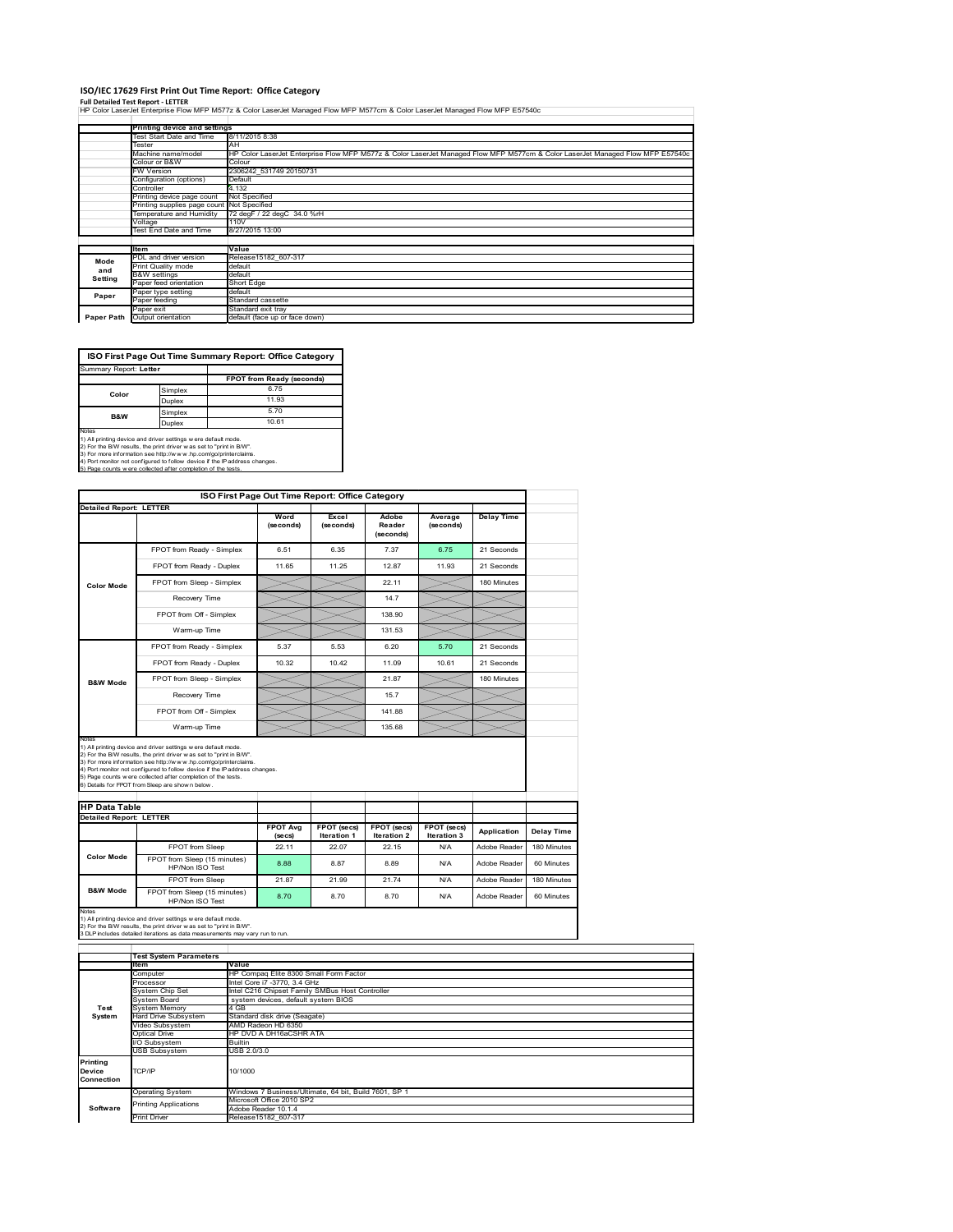### **ISO/IEC 17629 First Print Out Time Report: Office Category**

**Full Detailed Test Report ‐ A4** HP Color LaserJet Enterprise Flow MFP M577z & Color LaserJet Managed Flow MFP M577cm & Color LaserJet Managed Flow MFP E57540c

|            | Printing device and settings                                                                                                                         |                                |  |  |  |  |  |
|------------|------------------------------------------------------------------------------------------------------------------------------------------------------|--------------------------------|--|--|--|--|--|
|            | Test Start Date and Time                                                                                                                             | 8/11/2015 8:38                 |  |  |  |  |  |
|            | Tester                                                                                                                                               | AН                             |  |  |  |  |  |
|            | HP Color LaserJet Enterprise Flow MFP M577z & Color LaserJet Managed Flow MFP M577cm & Color LaserJet Managed Flow MFP E57540c<br>Machine name/model |                                |  |  |  |  |  |
|            | Colour or B&W<br>Colour                                                                                                                              |                                |  |  |  |  |  |
|            | FW Version                                                                                                                                           | 2306242 531749 20150731        |  |  |  |  |  |
|            | Configuration (options)                                                                                                                              | Default                        |  |  |  |  |  |
|            | Controller                                                                                                                                           | 4.132                          |  |  |  |  |  |
|            | Printing device page count                                                                                                                           | Not Specified                  |  |  |  |  |  |
|            | Printing supplies page count Not Specified                                                                                                           |                                |  |  |  |  |  |
|            | Temperature and Humidity                                                                                                                             | 72 degF / 22 degC 34.0 %rH     |  |  |  |  |  |
|            | Voltage                                                                                                                                              | 110V                           |  |  |  |  |  |
|            | Test End Date and Time                                                                                                                               | 8/27/2015 13:00                |  |  |  |  |  |
|            |                                                                                                                                                      |                                |  |  |  |  |  |
|            | <b>Item</b>                                                                                                                                          | Value                          |  |  |  |  |  |
| Mode       | PDL and driver version                                                                                                                               | Release15182 607-317           |  |  |  |  |  |
| and        | Print Quality mode                                                                                                                                   | default                        |  |  |  |  |  |
| Setting    | <b>B&amp;W</b> settings                                                                                                                              | default                        |  |  |  |  |  |
|            | Paper feed orientation                                                                                                                               | Short Edge                     |  |  |  |  |  |
| Paper      | Paper type setting                                                                                                                                   | default                        |  |  |  |  |  |
|            | Paper feeding                                                                                                                                        | Standard cassette              |  |  |  |  |  |
|            | Paper exit                                                                                                                                           | Standard exit tray             |  |  |  |  |  |
| Paper Path | Output orientation                                                                                                                                   | default (face up or face down) |  |  |  |  |  |



Notes<br>1) All printing device and driver settings were default mode.<br>2) For the BAV results, the print driver was set to "print in BAV".<br>3) For more information see http://www.hp.com/golprinterclaims.<br>4) Port monitor not co

| <b>Detailed Report: A4</b><br>Word<br><b>Delay Time</b><br>Excel<br>Adobe<br>Average<br>Reader<br>(seconds)<br>(seconds)<br>(seconds)<br>(seconds)<br>21 Seconds<br>6.55<br>7.54<br>6.85<br>FPOT from Ready - Simplex<br>645<br>11.56<br>11.61<br>13.08<br>12.09<br>21 Seconds<br>FPOT from Ready - Duplex<br>22 41<br>180 Minutes<br>FPOT from Sleep - Simplex<br><b>Color Mode</b><br>14.9<br>Recovery Time<br>FPOT from Off - Simplex<br>136.55<br>129.01<br>Warm-up Time<br>FPOT from Ready - Simplex<br>5.63<br>21 Seconds<br>5.45<br>6.39<br>5.83<br>FPOT from Ready - Duplex<br>1074<br>11 42<br>11.01<br>21 Seconds<br>10.85<br>22.02<br>FPOT from Sleep - Simplex<br>180 Minutes<br><b>B&amp;W Mode</b><br>156<br>Recovery Time<br>133.85<br>FPOT from Off - Simplex<br>127.46<br>Warm-up Time<br>Notes<br>1) All printing device and driver settings w ere default mode.<br>2) For the B/W results, the print driver was set to "print in B/W".<br>3) For more information see http://www.hp.com/go/printerclaims.<br>4) Port monitor not configured to follow device if the IP address changes.<br>5) Page counts w ere collected after completion of the tests.<br>6) Details for FPOT from Sleep are show n below.<br><b>HP Data Table</b><br>Detailed Report: A4<br><b>FPOT Avg</b><br>FPOT (secs)<br><b>FPOT (secs)</b><br>FPOT (secs)<br>Application<br><b>Iteration 1</b><br><b>Iteration 2</b><br><b>Iteration 3</b><br>(se cs)<br>FPOT from Sleep<br>2241<br>22 10<br>22.71<br>N/A<br>Adobe Reader<br><b>Color Mode</b><br>FPOT from Sleep (15 minutes)<br>8.91<br>8.85<br>8.96<br>N/A<br>HP/Non ISO Test<br>22.05<br>FPOT from Sleep<br>22.02<br>21.99<br>N/A<br>Adobe Reader<br><b>B&amp;W Mode</b><br>FPOT from Sleep (15 minutes)<br>9.10<br>8.90<br>9.30<br>N/A<br>HP/Non ISO Test |  | ISO First Page Out Time Report: Office Category |  |  |              |
|------------------------------------------------------------------------------------------------------------------------------------------------------------------------------------------------------------------------------------------------------------------------------------------------------------------------------------------------------------------------------------------------------------------------------------------------------------------------------------------------------------------------------------------------------------------------------------------------------------------------------------------------------------------------------------------------------------------------------------------------------------------------------------------------------------------------------------------------------------------------------------------------------------------------------------------------------------------------------------------------------------------------------------------------------------------------------------------------------------------------------------------------------------------------------------------------------------------------------------------------------------------------------------------------------------------------------------------------------------------------------------------------------------------------------------------------------------------------------------------------------------------------------------------------------------------------------------------------------------------------------------------------------------------------------------------------------------------------------------------------------------------------------------------------------------|--|-------------------------------------------------|--|--|--------------|
|                                                                                                                                                                                                                                                                                                                                                                                                                                                                                                                                                                                                                                                                                                                                                                                                                                                                                                                                                                                                                                                                                                                                                                                                                                                                                                                                                                                                                                                                                                                                                                                                                                                                                                                                                                                                            |  |                                                 |  |  |              |
|                                                                                                                                                                                                                                                                                                                                                                                                                                                                                                                                                                                                                                                                                                                                                                                                                                                                                                                                                                                                                                                                                                                                                                                                                                                                                                                                                                                                                                                                                                                                                                                                                                                                                                                                                                                                            |  |                                                 |  |  |              |
|                                                                                                                                                                                                                                                                                                                                                                                                                                                                                                                                                                                                                                                                                                                                                                                                                                                                                                                                                                                                                                                                                                                                                                                                                                                                                                                                                                                                                                                                                                                                                                                                                                                                                                                                                                                                            |  |                                                 |  |  |              |
|                                                                                                                                                                                                                                                                                                                                                                                                                                                                                                                                                                                                                                                                                                                                                                                                                                                                                                                                                                                                                                                                                                                                                                                                                                                                                                                                                                                                                                                                                                                                                                                                                                                                                                                                                                                                            |  |                                                 |  |  |              |
|                                                                                                                                                                                                                                                                                                                                                                                                                                                                                                                                                                                                                                                                                                                                                                                                                                                                                                                                                                                                                                                                                                                                                                                                                                                                                                                                                                                                                                                                                                                                                                                                                                                                                                                                                                                                            |  |                                                 |  |  |              |
|                                                                                                                                                                                                                                                                                                                                                                                                                                                                                                                                                                                                                                                                                                                                                                                                                                                                                                                                                                                                                                                                                                                                                                                                                                                                                                                                                                                                                                                                                                                                                                                                                                                                                                                                                                                                            |  |                                                 |  |  |              |
|                                                                                                                                                                                                                                                                                                                                                                                                                                                                                                                                                                                                                                                                                                                                                                                                                                                                                                                                                                                                                                                                                                                                                                                                                                                                                                                                                                                                                                                                                                                                                                                                                                                                                                                                                                                                            |  |                                                 |  |  |              |
|                                                                                                                                                                                                                                                                                                                                                                                                                                                                                                                                                                                                                                                                                                                                                                                                                                                                                                                                                                                                                                                                                                                                                                                                                                                                                                                                                                                                                                                                                                                                                                                                                                                                                                                                                                                                            |  |                                                 |  |  |              |
|                                                                                                                                                                                                                                                                                                                                                                                                                                                                                                                                                                                                                                                                                                                                                                                                                                                                                                                                                                                                                                                                                                                                                                                                                                                                                                                                                                                                                                                                                                                                                                                                                                                                                                                                                                                                            |  |                                                 |  |  |              |
|                                                                                                                                                                                                                                                                                                                                                                                                                                                                                                                                                                                                                                                                                                                                                                                                                                                                                                                                                                                                                                                                                                                                                                                                                                                                                                                                                                                                                                                                                                                                                                                                                                                                                                                                                                                                            |  |                                                 |  |  |              |
|                                                                                                                                                                                                                                                                                                                                                                                                                                                                                                                                                                                                                                                                                                                                                                                                                                                                                                                                                                                                                                                                                                                                                                                                                                                                                                                                                                                                                                                                                                                                                                                                                                                                                                                                                                                                            |  |                                                 |  |  |              |
|                                                                                                                                                                                                                                                                                                                                                                                                                                                                                                                                                                                                                                                                                                                                                                                                                                                                                                                                                                                                                                                                                                                                                                                                                                                                                                                                                                                                                                                                                                                                                                                                                                                                                                                                                                                                            |  |                                                 |  |  |              |
|                                                                                                                                                                                                                                                                                                                                                                                                                                                                                                                                                                                                                                                                                                                                                                                                                                                                                                                                                                                                                                                                                                                                                                                                                                                                                                                                                                                                                                                                                                                                                                                                                                                                                                                                                                                                            |  |                                                 |  |  |              |
|                                                                                                                                                                                                                                                                                                                                                                                                                                                                                                                                                                                                                                                                                                                                                                                                                                                                                                                                                                                                                                                                                                                                                                                                                                                                                                                                                                                                                                                                                                                                                                                                                                                                                                                                                                                                            |  |                                                 |  |  |              |
|                                                                                                                                                                                                                                                                                                                                                                                                                                                                                                                                                                                                                                                                                                                                                                                                                                                                                                                                                                                                                                                                                                                                                                                                                                                                                                                                                                                                                                                                                                                                                                                                                                                                                                                                                                                                            |  |                                                 |  |  |              |
|                                                                                                                                                                                                                                                                                                                                                                                                                                                                                                                                                                                                                                                                                                                                                                                                                                                                                                                                                                                                                                                                                                                                                                                                                                                                                                                                                                                                                                                                                                                                                                                                                                                                                                                                                                                                            |  |                                                 |  |  |              |
|                                                                                                                                                                                                                                                                                                                                                                                                                                                                                                                                                                                                                                                                                                                                                                                                                                                                                                                                                                                                                                                                                                                                                                                                                                                                                                                                                                                                                                                                                                                                                                                                                                                                                                                                                                                                            |  |                                                 |  |  |              |
|                                                                                                                                                                                                                                                                                                                                                                                                                                                                                                                                                                                                                                                                                                                                                                                                                                                                                                                                                                                                                                                                                                                                                                                                                                                                                                                                                                                                                                                                                                                                                                                                                                                                                                                                                                                                            |  |                                                 |  |  |              |
|                                                                                                                                                                                                                                                                                                                                                                                                                                                                                                                                                                                                                                                                                                                                                                                                                                                                                                                                                                                                                                                                                                                                                                                                                                                                                                                                                                                                                                                                                                                                                                                                                                                                                                                                                                                                            |  |                                                 |  |  | Adobe Reader |
|                                                                                                                                                                                                                                                                                                                                                                                                                                                                                                                                                                                                                                                                                                                                                                                                                                                                                                                                                                                                                                                                                                                                                                                                                                                                                                                                                                                                                                                                                                                                                                                                                                                                                                                                                                                                            |  |                                                 |  |  |              |
|                                                                                                                                                                                                                                                                                                                                                                                                                                                                                                                                                                                                                                                                                                                                                                                                                                                                                                                                                                                                                                                                                                                                                                                                                                                                                                                                                                                                                                                                                                                                                                                                                                                                                                                                                                                                            |  |                                                 |  |  | Adobe Reader |

Notes<br>1) All printing device and driver settings w ere default mode.<br>2) For the B/W results, the print driver w as set to "print in B/W".<br>3 DLP includes detailed iterations as data measurements may vary run to run.

|                                  | <b>Test System Parameters</b> |                                                       |  |  |  |
|----------------------------------|-------------------------------|-------------------------------------------------------|--|--|--|
|                                  | ltem                          | Value                                                 |  |  |  |
|                                  | Computer                      | HP Compaq Elite 8300 Small Form Factor                |  |  |  |
|                                  | Processor                     | Intel Core i7 -3770, 3.4 GHz                          |  |  |  |
|                                  | System Chip Set               | Intel C216 Chipset Family SMBus Host Controller       |  |  |  |
|                                  | System Board                  | system devices, default system BIOS                   |  |  |  |
| Test                             | <b>System Memory</b>          | 4 GB                                                  |  |  |  |
| System                           | Hard Drive Subsystem          | Standard disk drive (Seagate)                         |  |  |  |
|                                  | Video Subsystem               | AMD Radeon HD 6350                                    |  |  |  |
|                                  | Optical Drive                 | HP DVD A DH16aCSHR ATA                                |  |  |  |
|                                  | I/O Subsystem                 | <b>Builtin</b>                                        |  |  |  |
|                                  | <b>USB Subsystem</b>          | USB 2.0/3.0                                           |  |  |  |
| Printing<br>Device<br>Connection | TCP/IP                        | 10/1000                                               |  |  |  |
|                                  | <b>Operating System</b>       | Windows 7 Business/Ultimate, 64 bit, Build 7601, SP 1 |  |  |  |
|                                  | <b>Printing Applications</b>  | Microsoft Office 2010 SP2                             |  |  |  |
| Software                         |                               | Adobe Reader 10.1.4                                   |  |  |  |
|                                  | <b>Print Driver</b>           | Release15182 607-317                                  |  |  |  |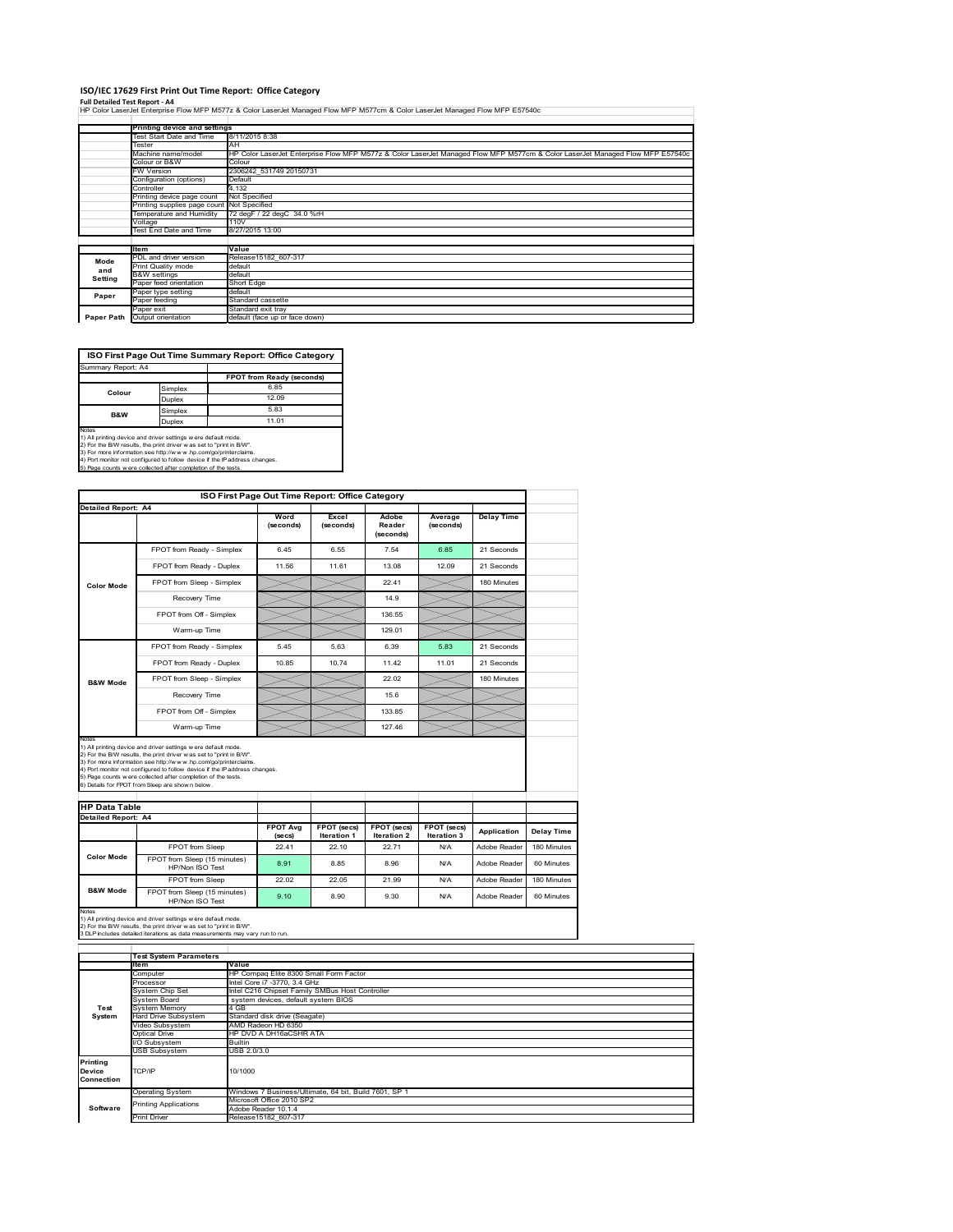# **ISO/IEC 29183 Copy Productivity Report**

**Full Detailed Test Report ‐ LETTER** HP Color LaserJet Enterprise Flow MFP M577z & Color LaserJet Managed Flow MFP M577cm & Color LaserJet Managed Flow MFP E57540c

|                                                                                                                                                                           | <b>Machine Setup Information</b>        |                                                         |  |  |  |
|---------------------------------------------------------------------------------------------------------------------------------------------------------------------------|-----------------------------------------|---------------------------------------------------------|--|--|--|
|                                                                                                                                                                           | Test Start Date and Time 8/5/2015 13:39 |                                                         |  |  |  |
|                                                                                                                                                                           | <b>Tester</b> AH                        |                                                         |  |  |  |
| Machine name/model HP Color LaserJet Enterprise Flow MFP M577z & Color LaserJet Managed Flow MFP M577cm & Color LaserJet Managed Flow MFP E57540c<br>Colour or B&W Colour |                                         |                                                         |  |  |  |
|                                                                                                                                                                           |                                         |                                                         |  |  |  |
|                                                                                                                                                                           | Configuration (options) Not Specified   |                                                         |  |  |  |
|                                                                                                                                                                           |                                         | Temperature and Humidity 72 degF / 22 degC 34.0 %rH     |  |  |  |
|                                                                                                                                                                           | Test End Date and Time: 8/19/2015 8:32  |                                                         |  |  |  |
|                                                                                                                                                                           |                                         |                                                         |  |  |  |
|                                                                                                                                                                           | Pre-set Item                            | <b>Pre-set Value</b>                                    |  |  |  |
|                                                                                                                                                                           | Output Resolution Default               |                                                         |  |  |  |
|                                                                                                                                                                           | Output Quality Default                  |                                                         |  |  |  |
| Mode                                                                                                                                                                      |                                         | Copying Mode Colour for Colour and B&W for B&W          |  |  |  |
|                                                                                                                                                                           | Auto Density Adjustment Default         |                                                         |  |  |  |
|                                                                                                                                                                           |                                         | Collating function Set in Control Panel                 |  |  |  |
| Paper                                                                                                                                                                     | Paper Sending Direction Default         |                                                         |  |  |  |
|                                                                                                                                                                           | Paper Type Setting Default              |                                                         |  |  |  |
| Paper                                                                                                                                                                     | Paper Feeding Tray 2                    |                                                         |  |  |  |
| Path                                                                                                                                                                      | Paper Exit Default                      |                                                         |  |  |  |
|                                                                                                                                                                           |                                         | Face Up Exit Default (face down)                        |  |  |  |
|                                                                                                                                                                           | <b>Fixing Capability Default</b>        |                                                         |  |  |  |
| Temporary                                                                                                                                                                 | Image Quality Stability Default         |                                                         |  |  |  |
| Stop                                                                                                                                                                      | Capacity of Paper Default               |                                                         |  |  |  |
|                                                                                                                                                                           | Others None                             |                                                         |  |  |  |
|                                                                                                                                                                           |                                         |                                                         |  |  |  |
|                                                                                                                                                                           | Paper Manufacturer HP / Xerox           |                                                         |  |  |  |
| Paper                                                                                                                                                                     |                                         | Paper Weight 20lb / 75 g/m2                             |  |  |  |
|                                                                                                                                                                           | Paper Size Letter / A4                  |                                                         |  |  |  |
|                                                                                                                                                                           |                                         | Paper type/name HP Multipurpose Ultra White / HP Office |  |  |  |

| Summary Report: Letter                                                        |              |             |
|-------------------------------------------------------------------------------|--------------|-------------|
|                                                                               |              |             |
|                                                                               | <b>sFCOT</b> | sESAT (ipm) |
| Color                                                                         | 8.7          | 40.2        |
| <b>B&amp;W</b>                                                                | 5.5          | 40.2        |
| <b>Notes</b><br>Capu Out and Capu Spood moogurad using ISO/IEC 20192<br>Eirat |              |             |

First Copy Out and Copy Speed measured using ISO/IEC 29183,<br>excludes first set of test documents. For more information see<br>http://www.hp.com/go/printerclaims. Exact speed varies depending on<br>the system.configuration and do

|                | Detailed Report: LETTER |              |       |             |                |             |  |
|----------------|-------------------------|--------------|-------|-------------|----------------|-------------|--|
|                |                         |              |       | sEFTP (ipm) |                |             |  |
|                | <b>Target</b>           | sFCOT (secs) | 1copy | 1copy+30sec | 1copy+4minutes | sESAT (ipm) |  |
|                | A                       | 8.47         | 7.08  | 33.17       | 39.10          | 40.23       |  |
|                |                         |              |       | 23 sets     | 174 sets       |             |  |
|                | B                       | 9.00         | 6.67  | 33.52       |                | 40.23       |  |
|                |                         |              |       | 23 sets     |                |             |  |
| Color          | C                       | 8.52         | 7.04  | 33.16       |                | 40.23       |  |
|                |                         |              |       | 23 sets     |                |             |  |
|                | D                       | 8.64         | 6.94  | 33.44       |                | 40.23       |  |
|                |                         |              |       | 23 sets     |                |             |  |
|                | Average                 | 8.7          | 6.9   | 33.3        | 39.1           | 40.2        |  |
|                | A                       | 5.21         | 11.54 | 35.98       | 37.94          | 40.23       |  |
|                |                         |              |       | 23 sets     | 175 sets       |             |  |
|                | B                       | 5.48         | 10.95 | 35.87       |                | 40.22       |  |
|                |                         |              |       | 23 sets     |                |             |  |
| <b>B&amp;W</b> | C                       | 5.45         | 11.00 | 36.18       |                | 40.24       |  |
|                |                         |              |       | 23 sets     |                |             |  |
|                | D                       | 5.79         | 10.37 | 35.97       |                | 40.23       |  |
|                |                         |              |       | 23 sets     |                |             |  |
|                | Average                 | 5.5          | 10.9  | 36.0        | 37.9           | 40.2        |  |

First Copy Out and Copy Speed measured using ISO/IEC 29183, excludes first set of test documents. For more information see<br>http://w w w .hp.com/go/printerclaims. Exact speed varies depending on the system configuration and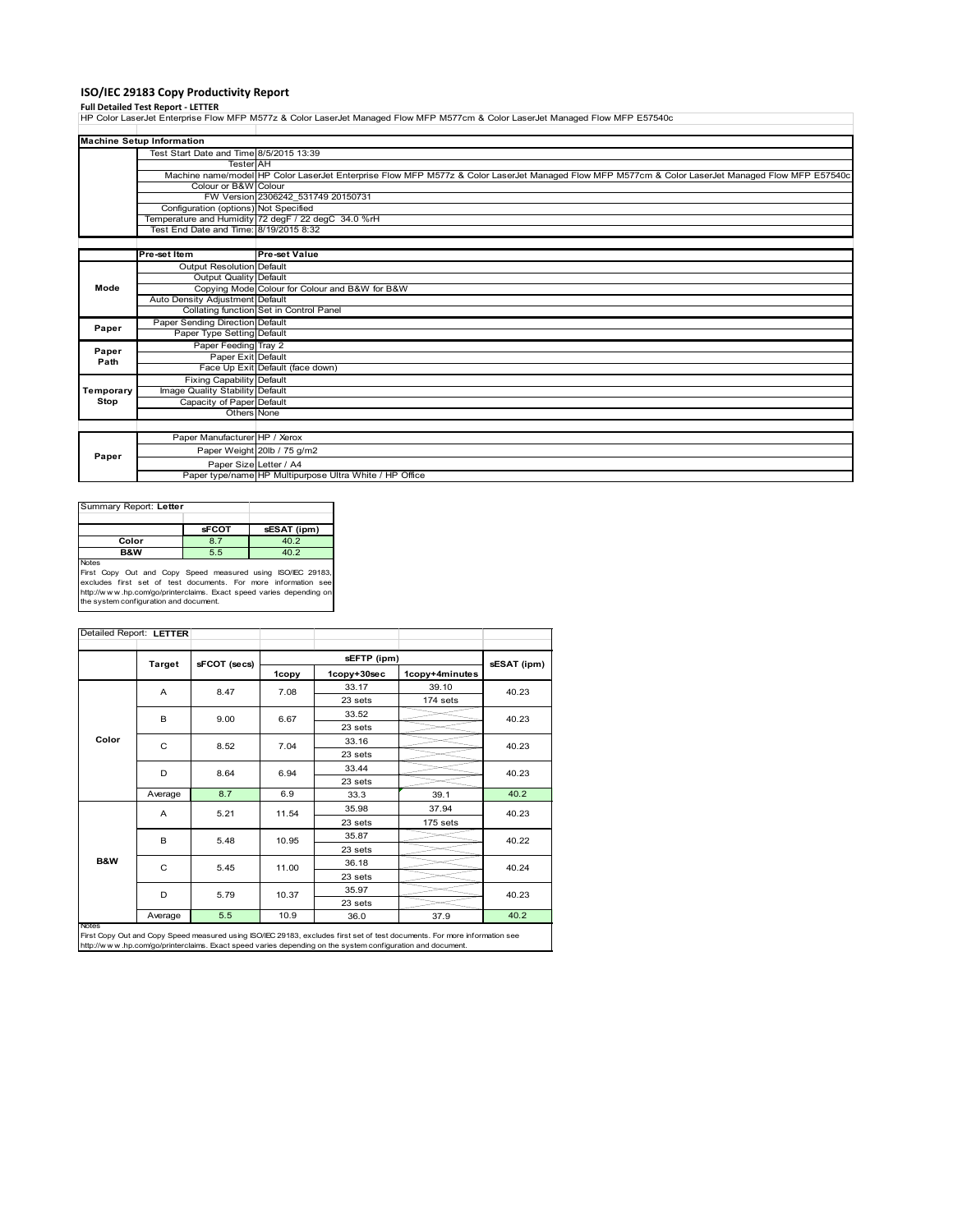### **ISO/IEC 29183 Copy Productivity Report Full Detailed Test Report ‐ A4**

HP Color LaserJet Enterprise Flow MFP M577z & Color LaserJet Managed Flow MFP M577cm & Color LaserJet Managed Flow MFP E57540c

|           | <b>Machine Setup Information</b>        |                                                                                                                                                   |
|-----------|-----------------------------------------|---------------------------------------------------------------------------------------------------------------------------------------------------|
|           | Test Start Date and Time 8/5/2015 13:39 |                                                                                                                                                   |
|           | <b>TesterAH</b>                         |                                                                                                                                                   |
|           |                                         | Machine name/model HP Color LaserJet Enterprise Flow MFP M577z & Color LaserJet Managed Flow MFP M577cm & Color LaserJet Managed Flow MFP E57540c |
|           | Colour or B&W Colour                    |                                                                                                                                                   |
|           |                                         | FW Version 2306242 531749 20150731                                                                                                                |
|           | Configuration (options) Not Specified   |                                                                                                                                                   |
|           |                                         | Temperature and Humidity 72 degF / 22 degC 34.0 %rH                                                                                               |
|           | Test End Date and Time: 8/19/2015 8:32  |                                                                                                                                                   |
|           |                                         |                                                                                                                                                   |
|           | Pre-set Item                            | <b>Pre-set Value</b>                                                                                                                              |
|           | Output Resolution Default               |                                                                                                                                                   |
|           | Output Quality Default                  |                                                                                                                                                   |
| Mode      |                                         | Copying Mode Colour for Colour and B&W for B&W                                                                                                    |
|           | Auto Density Adjustment Default         |                                                                                                                                                   |
|           |                                         | Collating function Set in Control Panel                                                                                                           |
| Paper     | Paper Sending Direction Default         |                                                                                                                                                   |
|           | Paper Type Setting Default              |                                                                                                                                                   |
| Paper     | Paper Feeding Tray 2                    |                                                                                                                                                   |
| Path      | Paper Exit Default                      |                                                                                                                                                   |
|           |                                         | Face Up Exit Default (face down)                                                                                                                  |
|           | <b>Fixing Capability Default</b>        |                                                                                                                                                   |
| Temporary | Image Quality Stability Default         |                                                                                                                                                   |
| Stop      | Capacity of Paper Default               |                                                                                                                                                   |
|           | Others None                             |                                                                                                                                                   |
|           |                                         |                                                                                                                                                   |
|           | Paper Manufacturer HP / Xerox           |                                                                                                                                                   |
| Paper     |                                         | Paper Weight 20lb / 75 g/m2                                                                                                                       |
|           | Paper Size Letter / A4                  |                                                                                                                                                   |
|           |                                         | Paper type/name HP Multipurpose Ultra White / HP Office                                                                                           |

| Summary Report: A4                                                                                                                                                                                                                                             |              |             |
|----------------------------------------------------------------------------------------------------------------------------------------------------------------------------------------------------------------------------------------------------------------|--------------|-------------|
|                                                                                                                                                                                                                                                                | <b>sFCOT</b> | sESAT (ipm) |
| Colour                                                                                                                                                                                                                                                         | 9.2          | 38.0        |
| <b>B&amp;W</b>                                                                                                                                                                                                                                                 | 5.7          | 38.0        |
| <b>Notes</b><br>First Copy Out and Copy Speed measured using ISO/IEC 29183,<br>excludes first set of test documents. For more information see<br>http://www.hp.com/go/printerclaims. Exact speed varies depending on<br>the system configuration and document. |              |             |

|                | <b>Target</b> | sFCOT (secs) |               | sESAT (ipm)      |                |       |  |
|----------------|---------------|--------------|---------------|------------------|----------------|-------|--|
|                |               |              | 1copy         | 1copy+30sec      | 1copy+4minutes |       |  |
|                | A             | 9.18         | 6.54          | 30.94            | 35.31          | 38.09 |  |
|                |               |              |               | 22 sets          | 167 sets       |       |  |
|                | B             | 9.12         | 6.58          | 31.24            |                | 38.07 |  |
|                |               |              |               | 22 sets          |                |       |  |
| Colour         | $\mathsf{C}$  | 8.95         | 6.70          | 30.92            |                | 38.11 |  |
|                |               |              |               | 22 sets          |                |       |  |
|                | D             | 9.17         | 6.54          | 31.22            |                | 38.10 |  |
|                |               |              |               | 22 sets          |                |       |  |
|                | Average       | 9.2          | 6.5           | 31.0             | 35.3           | 38.0  |  |
|                | A             | 5.55         | 10.82         | 34.15            | 35.88          | 38.09 |  |
|                |               |              |               | 22 sets          | 165 sets       |       |  |
|                | B             |              | 5.60<br>10.71 | 33.78            |                | 38.08 |  |
| <b>B&amp;W</b> |               |              |               | 22 sets          |                |       |  |
|                | C             | 5.58         | 10.76         | 33.32            |                | 38.09 |  |
|                |               |              |               | 22 sets<br>33.48 |                |       |  |
|                | D             | 5.96         | 10.09         | $22$ sets        |                | 38.10 |  |
|                | Average       | 5.7          | 10.5          | 33.6             | 35.8           | 38.0  |  |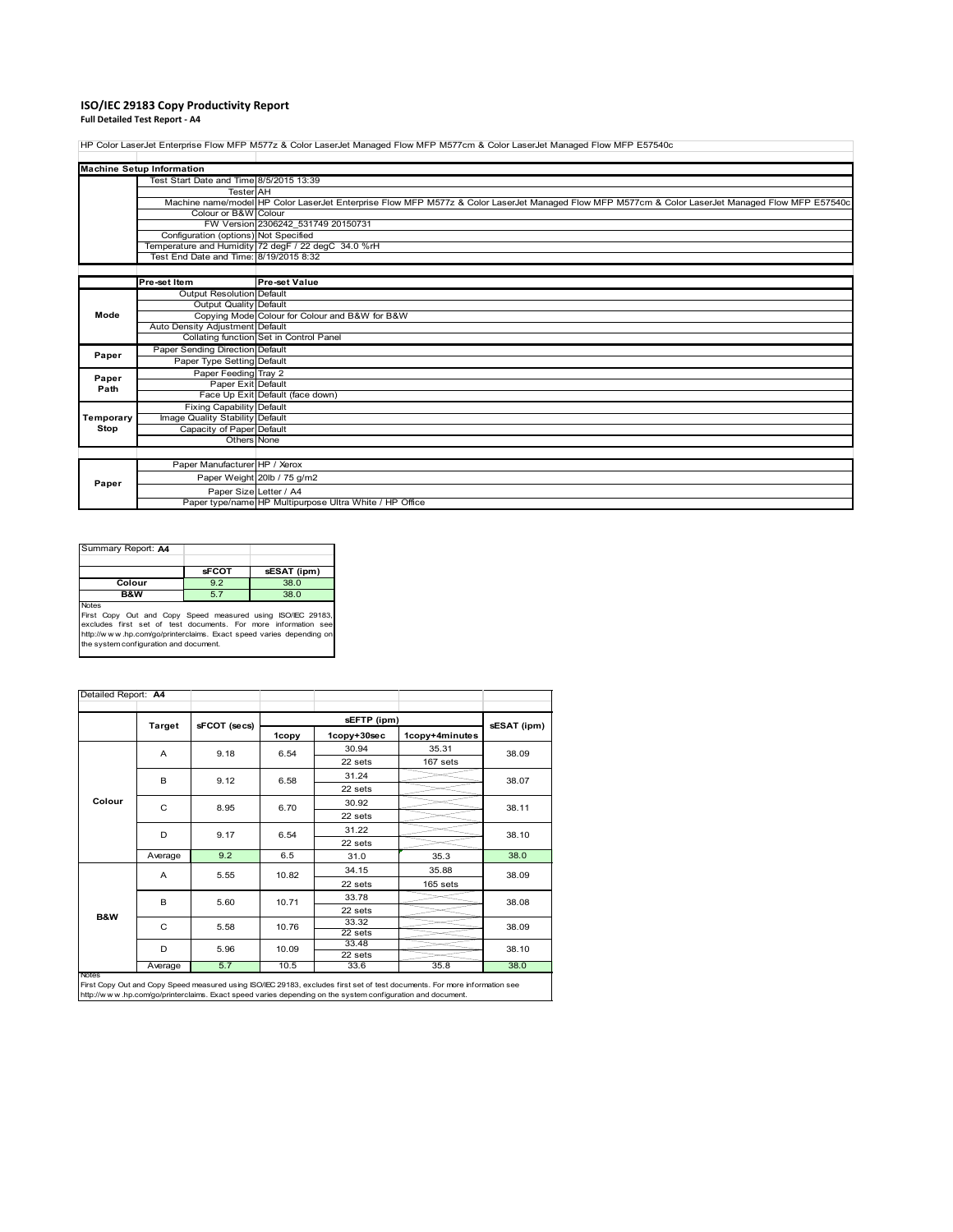# **ISO/IEC 24735 Copy Productivity Report Full Detailed Test Report ‐ LETTER**

| <b>Machine Setup Information</b>        |                                                                                                                                                   |
|-----------------------------------------|---------------------------------------------------------------------------------------------------------------------------------------------------|
| Test Start Date and Time 8/5/2015 14:19 |                                                                                                                                                   |
| <b>Tester</b> AH                        |                                                                                                                                                   |
|                                         | Machine name/model HP Color LaserJet Enterprise Flow MFP M577z & Color LaserJet Managed Flow MFP M577cm & Color LaserJet Managed Flow MFP E57540c |
| Colour or B&W Colour                    |                                                                                                                                                   |
|                                         | FW Version 2306242 531749 20150731                                                                                                                |
| Configuration (options) Not Specified   |                                                                                                                                                   |
|                                         | Temperature and Humidity 72 degF / 22 degC 34.0 %rH                                                                                               |
| Test End Date and Time: 8/24/2015 15:24 |                                                                                                                                                   |
|                                         |                                                                                                                                                   |
| Pre-set Item                            | <b>Pre-set Value</b>                                                                                                                              |
| <b>Output Resolution Default</b>        |                                                                                                                                                   |
| Output Quality Default                  |                                                                                                                                                   |
| Copying Mode Default                    |                                                                                                                                                   |
| Auto Density Adjustment Default         |                                                                                                                                                   |
|                                         | Collating function Activated (if not activated in default mode)                                                                                   |
| Paper Sending Direction Default         |                                                                                                                                                   |
| Paper Type Setting Default              |                                                                                                                                                   |
|                                         | Paper Feeding Standard cassette                                                                                                                   |
|                                         | Paper Exit Standard exit tray                                                                                                                     |
| Face Up Exit Default                    |                                                                                                                                                   |
| <b>Fixing Capability Default</b>        |                                                                                                                                                   |
| Image Quality Stability Default         |                                                                                                                                                   |
| Capacity of Paper Default               |                                                                                                                                                   |
|                                         | <b>Others</b> Default                                                                                                                             |
|                                         |                                                                                                                                                   |
| Paper Manufacturer HP / Xerox           |                                                                                                                                                   |
|                                         | Paper Weight 20lb / 75 g/m2                                                                                                                       |
|                                         | Paper Size Letter / A4                                                                                                                            |
|                                         |                                                                                                                                                   |

|                         |         | ISO/IEC 24735 Copy Productivity Report |            |                    |                |                    |
|-------------------------|---------|----------------------------------------|------------|--------------------|----------------|--------------------|
| Detailed Report: LETTER |         |                                        |            |                    |                |                    |
|                         | Copying | FSOT (secs)                            |            | EFTP (ipm)         |                | ESAT (ipm)         |
|                         | Mode    | 1 set only                             | 1 set only | $1$ set + $30$ sec | 1 set $+$ 4min | $1$ set + $30$ sec |
|                         | 1:1     | 14.16                                  | 16.96      | 33.18              | 38.83          | 39.80              |
|                         |         |                                        | (1 set)    | 7 sets             | 44 sets        |                    |
| <b>Color Mode</b>       | 1:2     | 18.48                                  | 12.98      | 30.48              |                | 41.04              |
|                         |         |                                        | (1 set)    | 7 sets             |                |                    |
|                         | 2:2     | 18.26                                  | 13.12      | 30.92              |                | 41.00              |
|                         |         |                                        | $1$ set)   | 7 sets             |                |                    |
|                         | 1:1     | 14.49                                  | 16.57      | 33.09              | 38.05          | 39.79              |
|                         |         |                                        |            | 7 sets             | 44 sets        |                    |
| <b>B&amp;W</b> mode     | 1:2     | 18.28                                  | 13.12      | 30.72              |                | 41.00              |
|                         |         |                                        |            | 7 sets             |                |                    |
|                         | 2:2     | 17.26                                  | 13.88      | 31.58              |                | 41.00              |
|                         |         |                                        |            | 7 sets             |                |                    |

Notes Reports located: http://w w w .hp.com/go/printerclaims